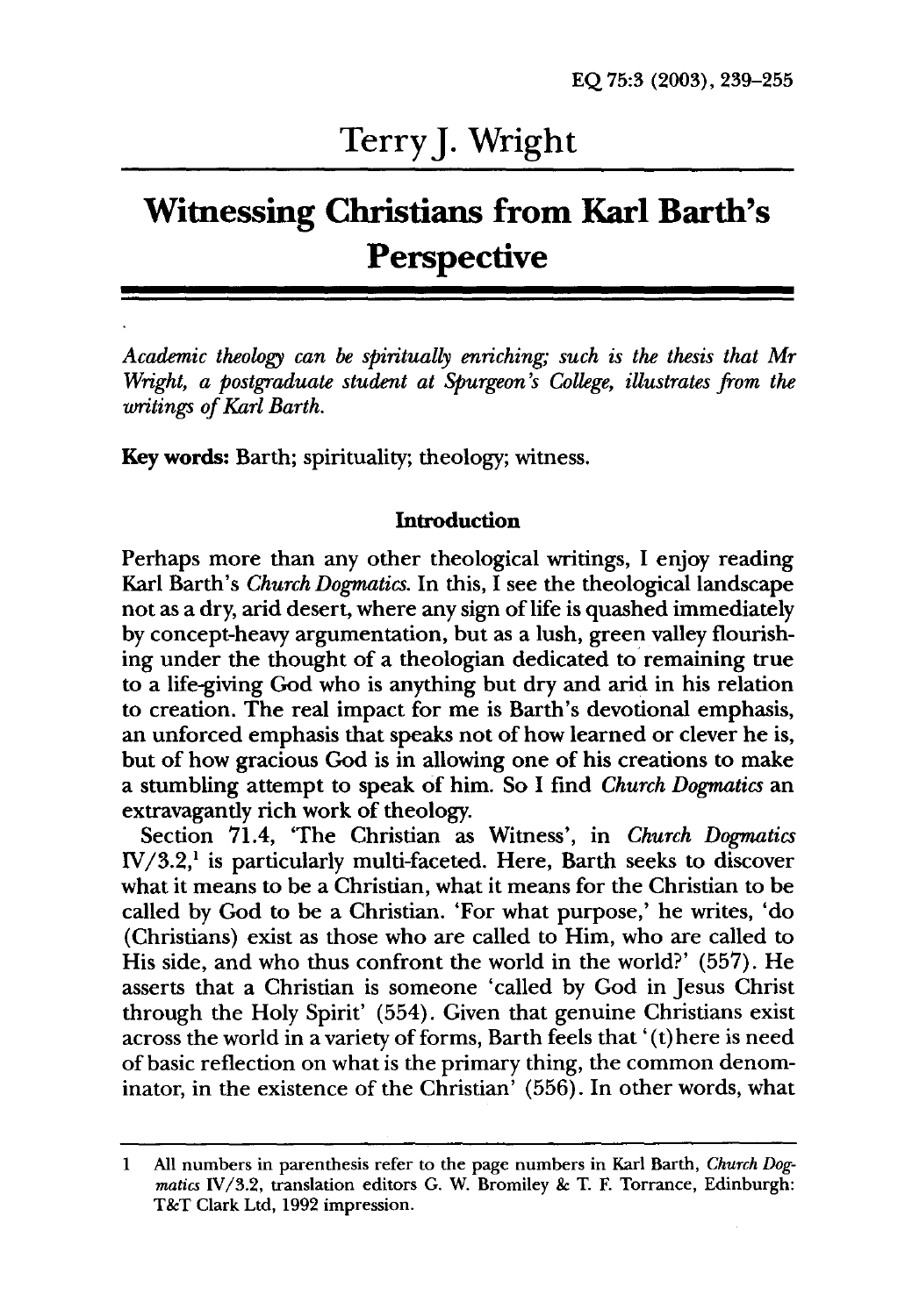makes a Christian a Christian?

In answering this question, Barth queries more traditional understandings about the status and role of the Christian before putting forward his own conception, a conception he believes to be based upon the biblical witness. Our task in this essay is not to rush to this conception, bypassing his discussion of the more traditional understandings, as his refutation of them is what makes this section of *Church Dogmatics* so rewarding to the careful reader. Instead, we will run through the section and make comments where necessary, hopefully learning something more about the Christian's calling through the enrichment of our understanding on this matter.

## **Looking to the future** . . .

So what makes a Christian a Christian? The first answer to this question that Barth considers states that 'Christians are those who, as recipients of the *kerygma* of the eschatological divine act accomplished in the death of Jesus Christ, recognise, affirm and grasp within the world the possibility of their own non-worldly being, and therefore transcend and leave behind the world even as they still exist within it, and to this degree improperly' (558). This answer is based loosely upon Paul's first letter to the Corinthians. Paul writes:

I mean, brothers and sisters, the appointed time has grown short; from now on, let even those who have wives be as though they had none, and those who mourn as though they were not mourning, and those who rejoice as though they were not rejoicing, and those who buy as though they had no possessions, and those who deal with the world as though they had no dealings with it. For the present form of this world is passing away.<sup>2</sup>

This attitude is not so much over-realised eschatology as an inappropriate, even morbid, interest in eschatology, where the believer is aware that the end has not yet come but is letting its immanence direct life in the present. (Over-realised eschatology is more akin to ignoring the fact that the end has not yet come and believing that it has come, along with its fruit or benefits.) Barth questions this answer, though, because this particular passage does not attempt to describe or define who or what is a Christian; and to base an entire view of what it means to be a Christian called by God on one passage is not representative of the NT as a whole. He also questions whether this tension between what is now and what will soon be is the point of the Christian's existence: 'The question arises, however, whether.

 $\ldots$  the being of the Christian may be centrally represented in terms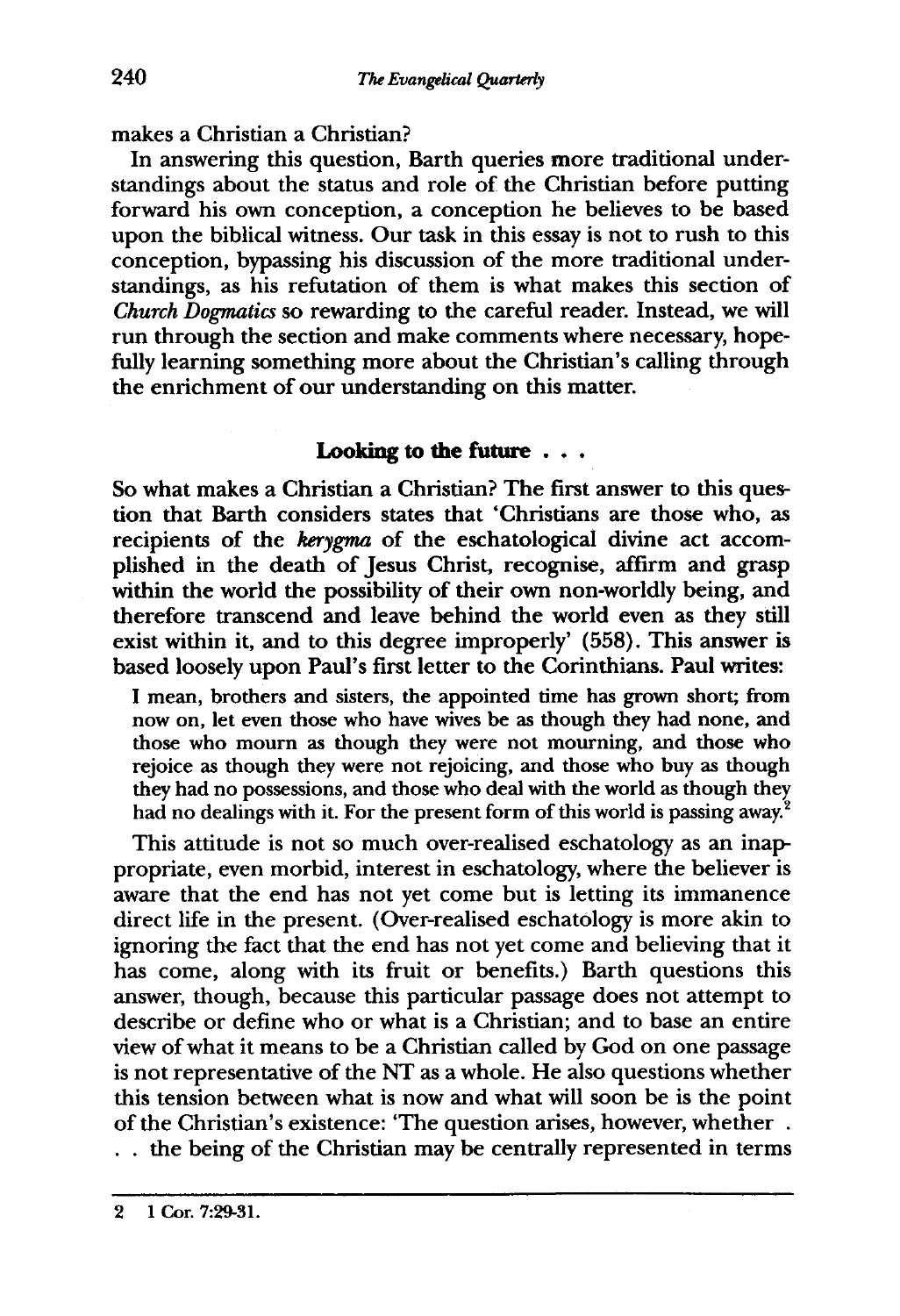of this dialectic of worldliness and unworldliness and therefore of eschatological tension' (558). Fixing upon the future more than the present is fixing on the results of Jesus Christ's works more than on his person; thus this answer's problem lies not so much in its eschatological aspect as in its emphasis upon it. In writing this, Barth implies that any view attempting to say what makes a Christian a Christian that latches onto a particular aspect of Christian existence and believes it to be defining or central misses the point of what it means to be a Christian. All the answers to which Barth objects do just this in some way or other. So here, 'eschatological tension' cannot be the first thing, the central feature, the common denominator of Christian existence.

## Thus you will know them by their fruits. $3<sup>3</sup>$

We come nearer to the heart of the matter if with the moralism of all Christian epochs we think we see what makes a man a Christian, and therefore the goal of vocation, in a distinctive ethos (558).

So writes Barth, introducing the second answer to our question. This answer seeks to understand Christian existence primarily in terms of living morally, of being moral. '(T)he call of Jesus Christ is decisively an invitation and demand that the men to whom it comes should adopt a particular inward and outward line of action and conduct of which we have the basic form in the twofold command to love God and our neighbours and a normative description in the imperatives of the Sermon on the Mount or the admonitions of the apostolic Epistles' (558-9). Thus Christian existence is here defined as God's calling to command and the Christian's obedient response.

Again, though, Barth queries whether this answer captures adequately the meaning of being a Christian. Although what he calls 'Christian moralism' is a 'justifiable and necessary concern', it 'should not be made the bracket within which everything else, the totality of Christian existence, is to be seen and understood' (559). Barth fears that when Christians see themselves first and foremost as people known by their morality, the danger becomes increasingly real that their moralism detaches from its 'natural context' of obedience to God's calling and command and becomes an abstract, 'Christian' code of ethics. When this happens, 'it loses the distinctiveness, originality and uniqueness' that makes Christian moralism truly Christian. 'Christian' morality, a morality which seeks to make itself the ground of ethics (that is, and by way of example, an ethic that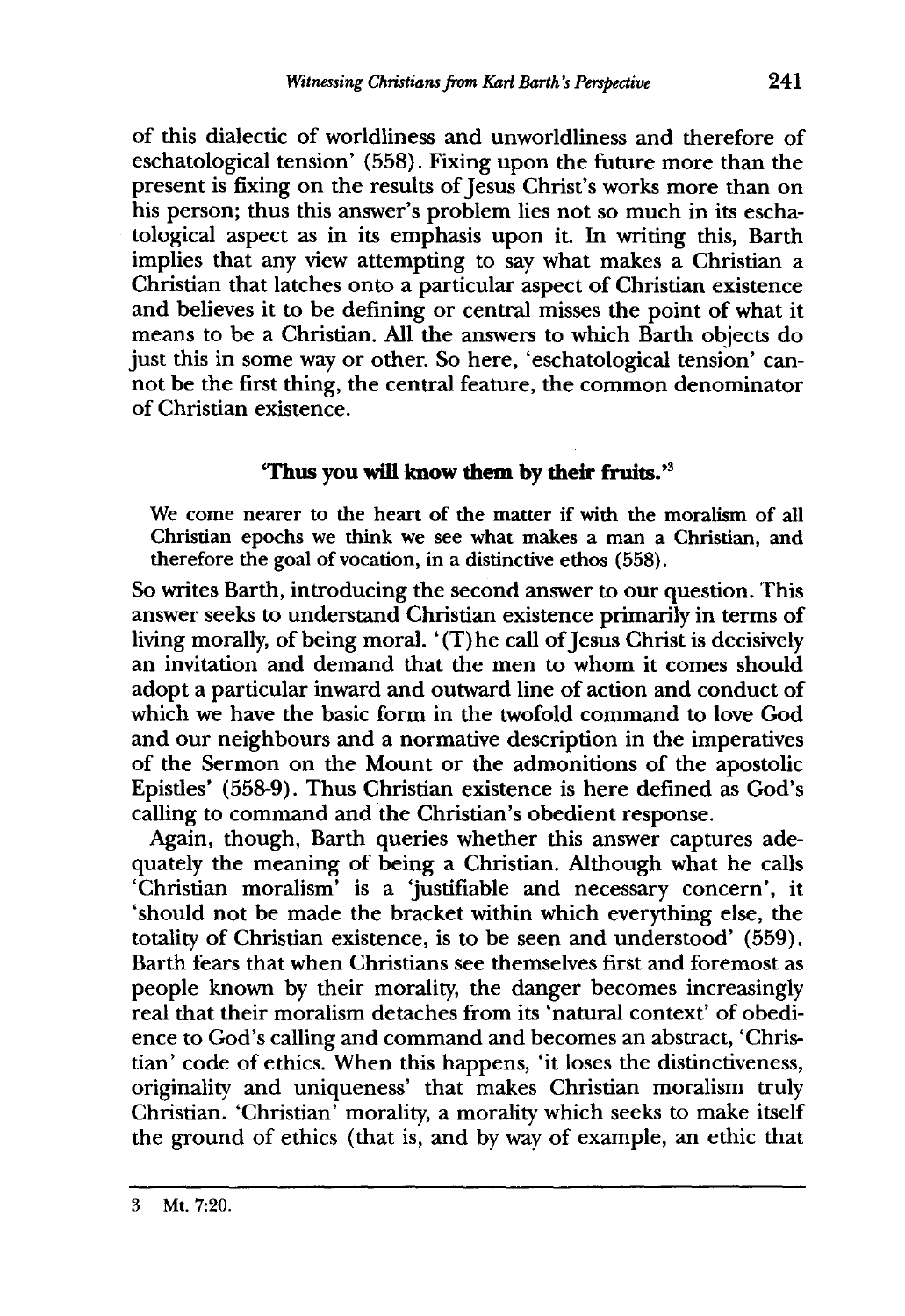might say murdering people is not a good thing to do because it is not a good thing to murder people), 'has always resulted in a relativising and levelling down of the difference between Christian and non-Christian existence and the practical sterilising of the former, i.e., the loss of its offensive and defensive power' (559). Morally speaking, what difference is there between a Christian and a morally upright non-Christian?

This is not Barth's only criticism of this answer. His second objection lies in Christian moralism's tendency to see ethics as a set of a *priori* commands that need to be obeyed rather than the obedient response to a commanding God. On this understanding of what it means to be a Christian, the command to love God and others<sup>4</sup> has to be followed obediently but blindly. There is no possibility of questioning this command, or even of explaining it or understanding it, because it is 'maintained, accepted and acknowledged as a given fact'. Barth writes, 'It seems we cannot avoid the question why and for what purpose this command is made upon the Christian, and why and for what purpose he should obey it'  $(560)$ . Why should the Christian love God, love others, love at all? Simply because the command is to love.

At face value, this is not problematic. If something is commanded, then assuming that we accept it as a command, we should obey that command. Barth's point is not that we should ignore God's commands or question their validity or sense out of disobedience, but that true obedience lies in realising why God has issued a particular command, an understanding that comes through questioning and therefore by responding to God's command, itself revealing an obedience of the heart rather than an obedience enforced by obligation. The danger in obeying a command considered true in and of itself is that the obedience it produces is reactive rather than responsive: '(w)hat is demanded of the Christian would simply be demanded because it is, and he would have to obey simply because he has. Jesus Christ would thus be his Lord only in virtue of a formal authority to command certain things without any obligation to disclose their purpose' (560). Developing this thought further, Barth writes,

The Christian ethos does not allow itself to be understood as an end in itself. It is not a first thing, but follows from what Jesus Christ and Christians, what He who commands and they who obey, are in themselves and in their mutual relationship prior to their commanding and obedience. The commanding on the one side is more than the assertion of a formal authority, and the obedience on the other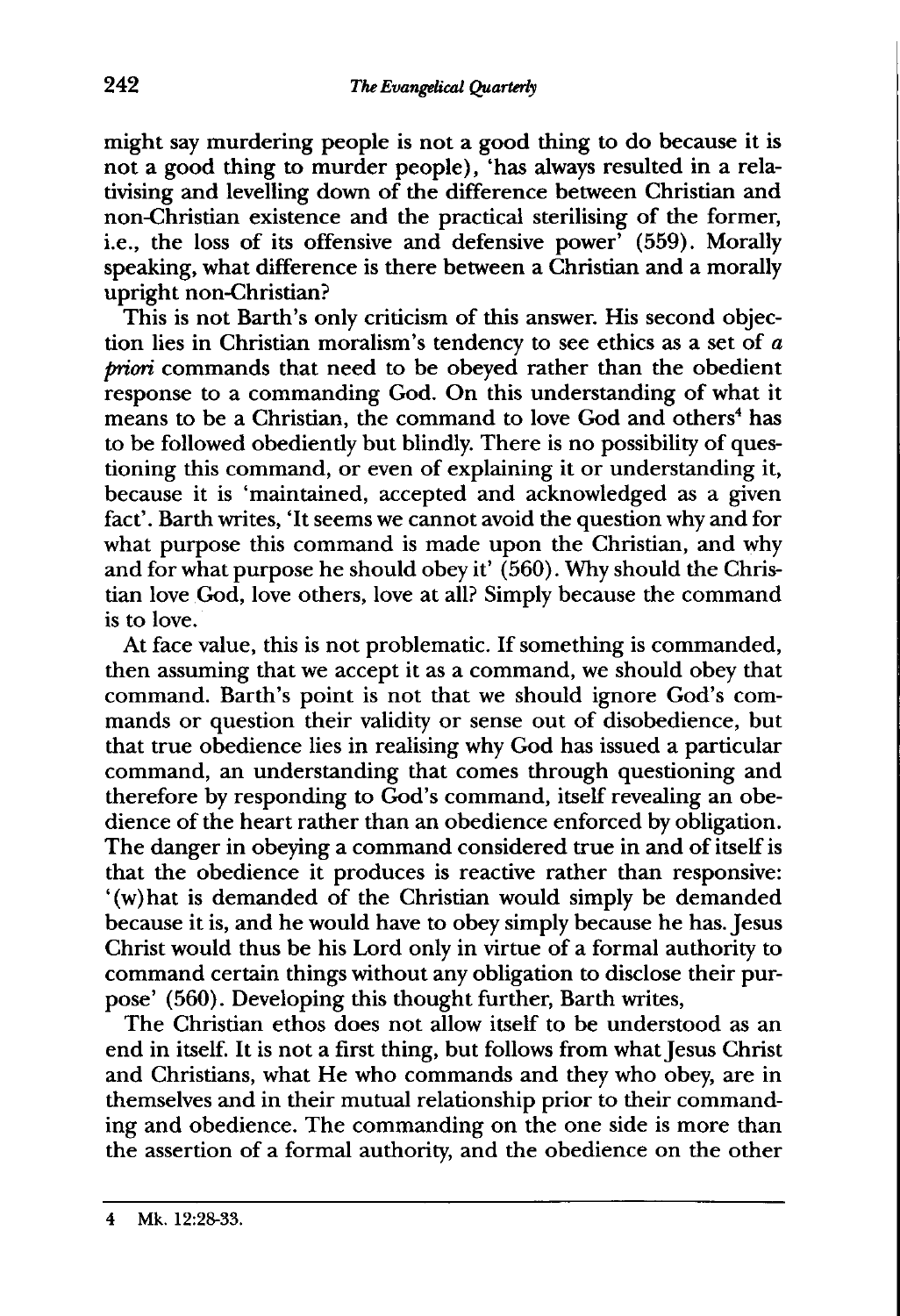is more than formal subjection to the authority of the One who commands. The "more" consists in the fact that the Christian ethos has its origin, its creative and therefore separate meaning and basis, in the particular being of Jesus Christ in Christians and of Christians in **Jesus Christ**  $(560-1)^5$ 

For Barth, the uniqueness of Christian morality (not to be confused with Christian moralism) lies in its foundation as the command of God, and not because the command is good and right in and of itself. This means, however, that the reference to the Christian ethos . . . cannot be the first or final word in a relevant definition of the manner of the Christian, of what makes a Christian a Christian, of the goal of vocation.' The conclusion? 'However greatly we may honour the Christian ethos as a determination of the Christian manner, it cannot be the common denominator which we seek' (561).

### **The** 'classic' **answer**

Following Christian moralism's unsatisfactory answer to our question, Barth turns to look at what he calls the 'classic' answer. According to this, 'there can surely be nothing more obvious to define the Christian as the man who is distinguished from others by the address, reception, possession, use and enjoyment of the salvation of God given and revealed to the world by God in Jesus Christ' (561). The Christian is a person who has responded in faith to God's offer of salvation and who now responds to his command to go out into the world and to tell of this salvation to those who have not yet heard or responded. As with Christian moralism, this answer seems adequate, and Barth comments that this understanding of what it means to be a Christian is almost universal:

In all the organisation and work of all churches, fellowships and sects, is it not the purpose in some form and with some degree of urgency to save human souls, to show men the way of redemption, to cause them to become Christians for the sake of their personal salvation and the experience of salvation, and with the same end in view to confirm and strengthen and nourish them as such, to maintain, protect and more deeply establish them in their Christianity? (563).

Does not even Jesus Christ exhort his followers to 'make disciples of all nations, baptising them in the name of the Father and of the Son and of the Holy Spirit, and teaching them to obey everything' that they have been commanded? Christ even promises that he will

<sup>5</sup> In speaking of the relationship between Christ and Christians as being 'in' one another, Barth hints at that which he believes makes a Christian a Christian. We will see this later.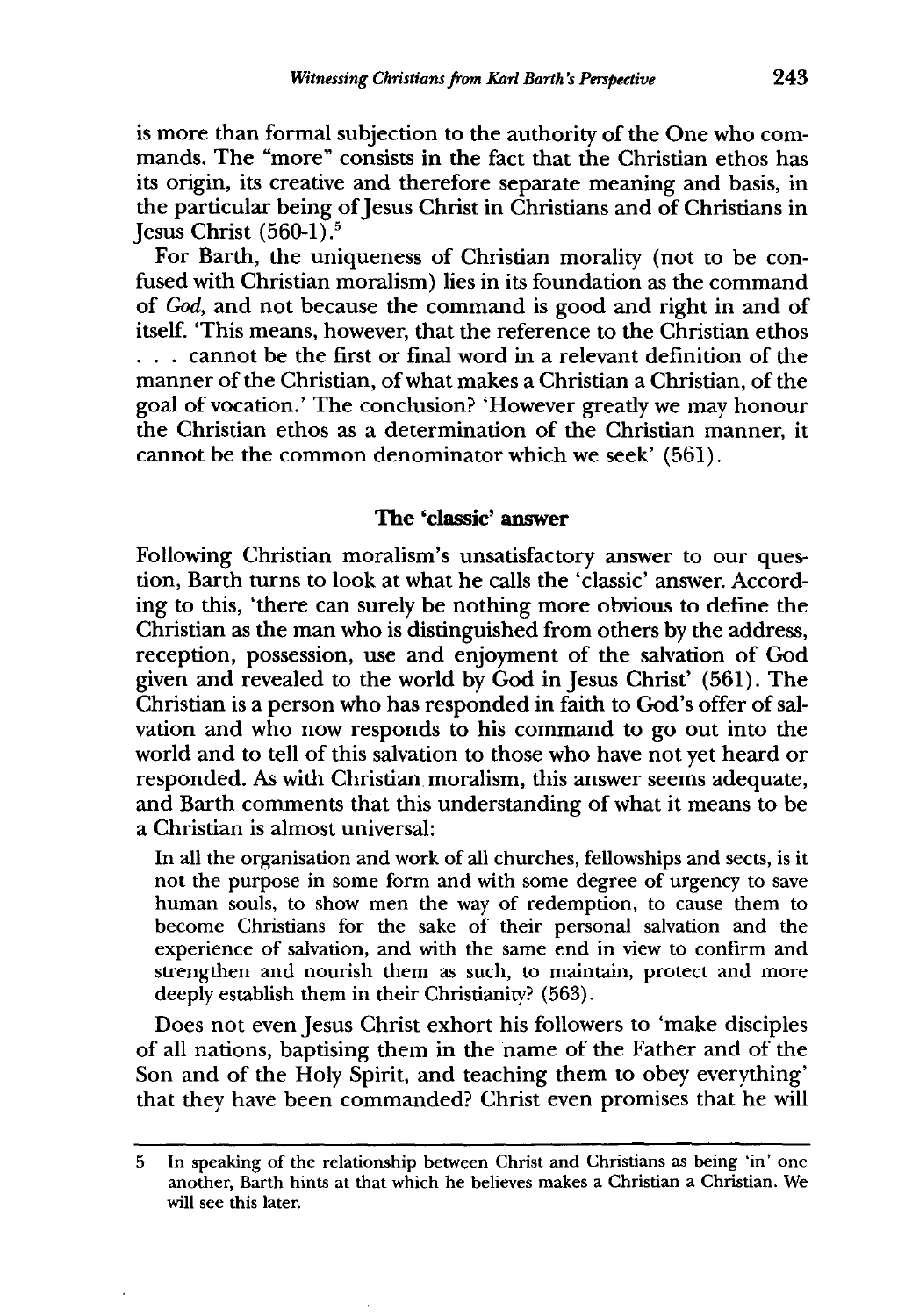be with them always as they do just this.<sup>6</sup> People are dying without knowing Christ as their Saviour, and it is the task of the Christian to tell the world about the salvation only Christ can deliver. In receiving the grace offered to all, people are rescued from judgment and punishment. What is it about this answer, then, that warrants caution?

At this point Barth does not imply that what the classic answer asserts is necessarily untrue, simply that it cannot be the basis of what makes a Christian a Christian. Although salvation and all that it entails is given to the Christian as a gracious act of God, it is too much to say that the reason why God calls people to be Christians is simply to save them. The so-called *beneficia Christi* cannot be made the goal of what it means to be a Christian, for Christian vocation cannot be reduced to 'what God has done for me, he can do for you' sloganeering, no matter how sincerely believed. Why not? First, if what makes a Christian a Christian is simply that the Christian is the recipient of salvation, how do we then explain why Christ is considered the Christian's *Lord*? 'How does Jesus Christ as the pure Benefactor of man come to be also his Commander, and how does the Christian as the recipient of His benefit come to be one who is committed to obedience in Him?' (564).

Second, the classic answer, like Christian moralism, removes any real distinction between Christians and non-Christians. Does the Christian 'not sometimes come across non-Christians . . . who do not merely say but demonstrate in astonishing fashion that even without the benefit of Jesus Christ, and in a very different language. conceptuality and terminology, they have something analogous to or even identical with his Christian being, possession and capacity, namely, that they are not strangers to, but enjoy to an astonishing degree, something of the same peace and patience and trust and discipline and freedom in and in face of the world?' (565). If what makes a Christian a Christian is that he or she should receive from Christ assurance of salvation, a certain calmness in the face of the chaos of the world, a morality that makes sense as it is followed through in the world, and so on, then a follower of another faith could claim exactly the same things with respect to his or her own beliefs. A Muslim, for example, can be as assured of the truth of his or her salvation, as calm in the face of chaos, and as moral as any Christian. Barth asks, 'Does not this make it impossible to speak of an absolute uniqueness of the Christian ethos in itself and as such?' (565).

Barth's next comment concerns this assurance of faith. He writes,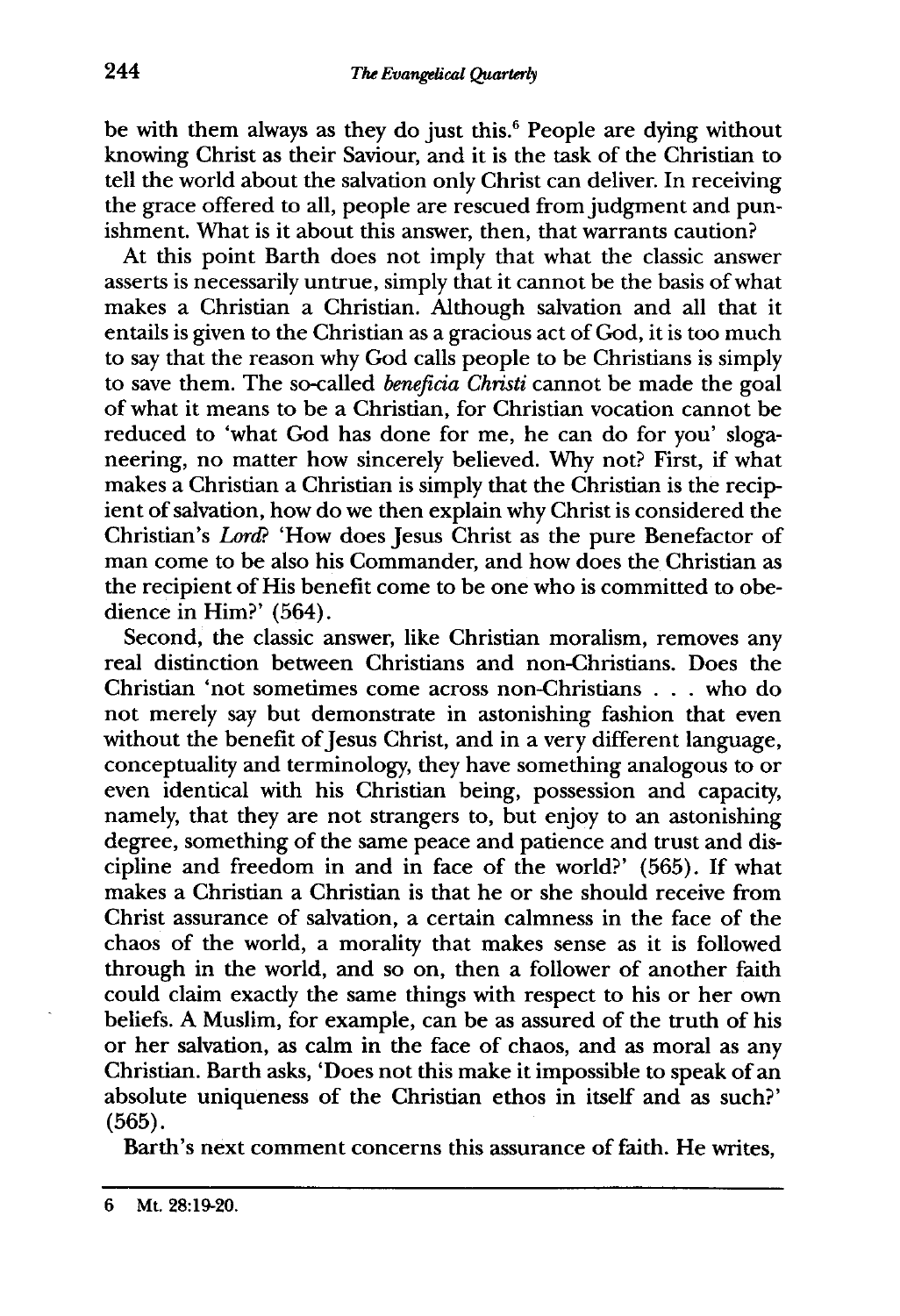If it is really the case that the true and ultimate goal of my vocation is that I as a Christian may exist so well and gloriously for Christ's sake, then in practice everything depends upon my strong or feeble awareness of this with invincible definiteness. Everything depends upon my personal assurance of salvation triumphantly dispelling the constant obscuring of my experience' (565).

It seems, then, that the classic answer seeks to ground the meaning of Christian existence in what God does for each Christian in his or her calling, and that Christians then seek to understand this calling in the light of what God does for them. This means that Christians believe themselves to be first and foremost 'the saved' and that the whole validity and truthfulness of their calling depends upon their being assured that they are 'the saved'. Barth's objection is that in this answer, as with Christian moralism, the meaning of what it means to be a Christian is grounded in itself rather than in God. He writes, 'Now there can be no doubt that the Christian can and should have assurance of his faith and salvation. But can his salvation as known by him be the principle which dominates his Christian experience, the nail on which everything else is hung?' (565-6). Assurance of faith, assurance of salvation, is something grounded in God and not in the person who needs the assurance, and therefore it would be entirely inappropriate for Christian self-understanding to be understood primarily in terms of the selfl

Voicing a final difficulty, Barth wonders whether the whole content of the classic answer has been built upon shaky foundations. '(I) t is genuinely human and therefore understandable that the Christian should be supremely interested in the goal of vocation from the standpoint of its personal or "existentia1" relevance to himself. But this merit of the answer reveals also its limitation. Expressing a human insight, might it not be unfortunately only too human?' (566).

Can it really be the inner end, meaning and basis of my Christian existence, and therefore the goal and end of the ways and words of God to me, that I should be blessed, that my soul should be saved, that I should participate in all the gifts of reconciliation, that my life should be one of reception, possession, use and enjoyment of these gifts, that I should finally attain to eternal bliss, that I should not go to hell but to heaven, and that each of the few or many others who might accompany me should also know the extraordinary exaltation of his human existence mediated in the benefits of Christ, and therefore the satisfaction of his deepest needs and the fulfilment of his most lofty and necessary desires? Does not this wholly possessive being seem to smack of the sanctioning and cultivating of an egocentricity which is only all too human for all its sanctity, of a self-seeking which in the light of what is at stake renders every other form of selfseeking innocuous? To be sure, there is a very legitimate and necessary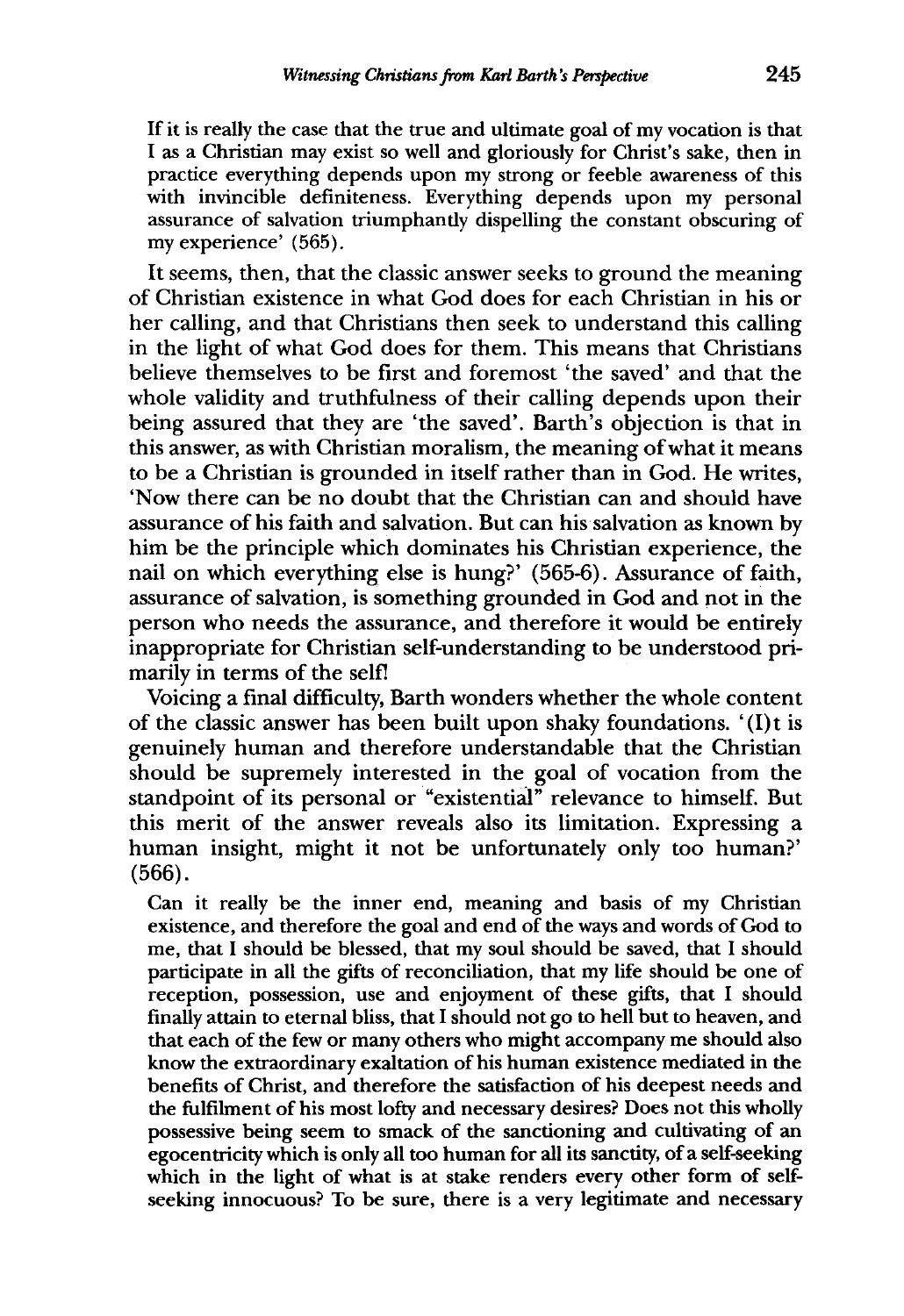Christian 'I' and 'mine'. But does this mean that it can be made the last word on what makes a Christian a Christian? It gives us a very strange relationship if on the one side we have the selflessness and self-giving of God and Jesus Christ in which the salvation of the world is effected and revealed, and on the other hand the satisfaction with which Christians accept this and are thus content to make use of the very different being and action of their Lord.  $\ldots$  Can the community of Jesus Christ  $\ldots$ really be only, or at any rate essentially and decisively, a kind of institute of salvation. . . ? (566-567).

Thus the classic answer has a propensity towards an individualism that is potentially and dangerously exclusive; yet this individualism, or egocentricity as Barth puts it, 'may not be its unavoidable consequence. If a strict warning is issued against the danger which threatens in this regard, the answer itself may still be acceptable' (568). There is, therefore, a hint that despite its difficulties, the classic answer could truly define what it means to be a Christian. Up to this point, Barth's aim has been to raise possible difficulties for it to respond convincingly to them if it is to remain a valid answer to our question. So if this egocentricity does not emerge, is the classic answer vindicated? Barth has not said that it is *the* answer. Throughout his raising of its difficulties, he is leading up to the blow that he thinks finally kills it. To deal this blow, Barth looks at the biblical narratives that depict how people conducted themselves when they believed they were called by God. 'We certainly do not have in the Bible stories of conversion such as that which Augustine recorded in his autobiography,' he observes (571). In the biblical narratives, people do not identify their calling with their personal salvation, nor do they testify before others 'what God has done for me'.

(I) n connexion with the calling of man, and in the typical stories of calling ... the reader is (never) led to think that the existence of the man placed in this state of grace, or this state of grace as his personal experience, is the purpose of the event of vocation recorded, or of the divine action within the framework of which it happens. We surely have to read a great deal into the passages which speak of the calling of Abraham, Moses and the prophets, or in the New Testament of the disciples and later the special calling of Paul, to gather from them that their chief concern is with the saving of their souls, or their experience of grace and salvation, in short, with the establishment of their personal well-being in their relationship with God' (572).

Biblically speaking, those who are called by God never seek to talk of themselves as the recipients of God's grace except as they then go on to talk about the grace of God. The emphasis in the relationship between the called and God is always placed upon God. Where the Bible speaks of someone's calling, the account never implies that the salvation of the person concerned is the sole reason for their calling.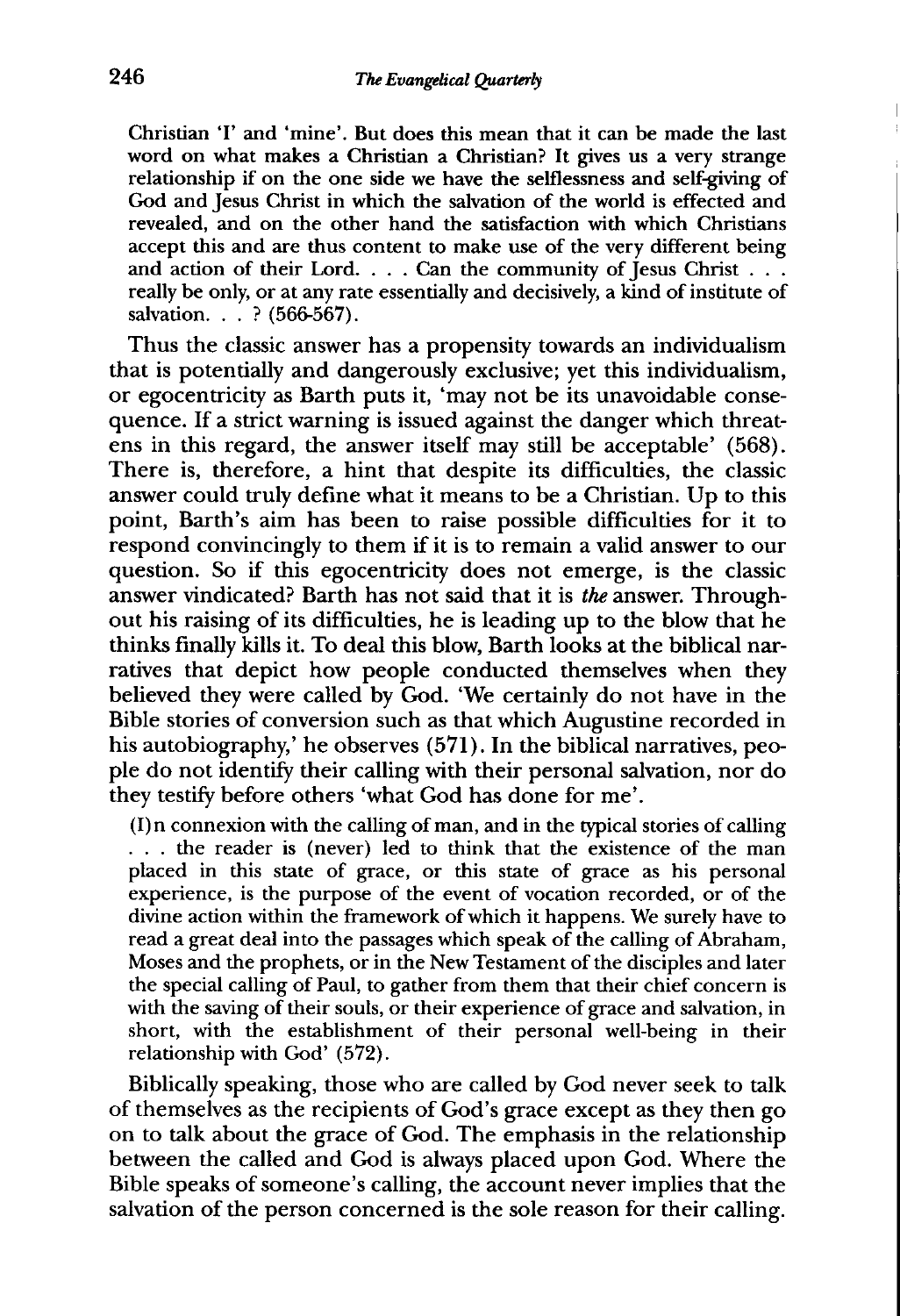This concern with a person's salvation does not appear in any biblical story of calling, a fact which leads Barth to assert that the classic answer 'is shown to be contrary to Scripture, and is thus to be rejected for this theological if in the first instance formal reason' (573).

### **Pointing beyond** . . .

If Christians have not been called for their own benefit, then it is probable that God has called them to some kind of task, a task of his choosing. What is their task? '(I) t consists in the fact that with their whole being, action, inaction and conduct, and then by word and speech, they have to make a definite declaration to other men. The essence of their vocation is that God makes them His witnesses' (575). 'According to the general meaning of the term in the New Testament, a  $\mu\acute{\alpha}$  ptvc is one who is present at an occurrence with eyes and ears open to its course but also with insight and understanding for its meaning and significance, so that he is in a position to affirm, indicate, declare and make known to others both as an occurrence and in respect of its scope, there being very little difference in the New Testament between witness to fact and witness to truth' (611). Barth takes Jesus's words of John  $18:37<sup>7</sup>$  to be the starting point of NT witness, that is, Jesus himself is the first witness and those whom he calls follow his example when they witness (612). Therefore, Christians are not those who are saved who then go into the world to exhort others to receive God's salvation; instead, Christians are those who have been called to tell others about God's grace, salvation being 'something secondary and accessory' (574). This is a subtle change of emphasis from that of the classic answer, and something not especially relevant to the eschatological or moral understandings of what it means to be a Christian. 'What God has done for me' becomes simply, 'Here is God.' A Christian is called to witness to God, to point to God, at the expense of the ego but not the self. Again, it is worth quoting Barth at length:

'The called) are made (God's) witnesses: not idle spectators merely watching and considering; not for the enjoyment of a spectacle granted to them; not for the vain increase of their knowledge of men, the world and history by this or that which they now come to know of God; not inquisitive reporters; but witnesses who can and must declare what they have seen and heard like witnesses in a law-suit. Their calling embraces not only the fact that God gives them knowledge concerning Himself and the doing of His

<sup>7 &#</sup>x27;To this end was I born, and for this cause came I into the world, that I should bear witness unto the truth.' (612).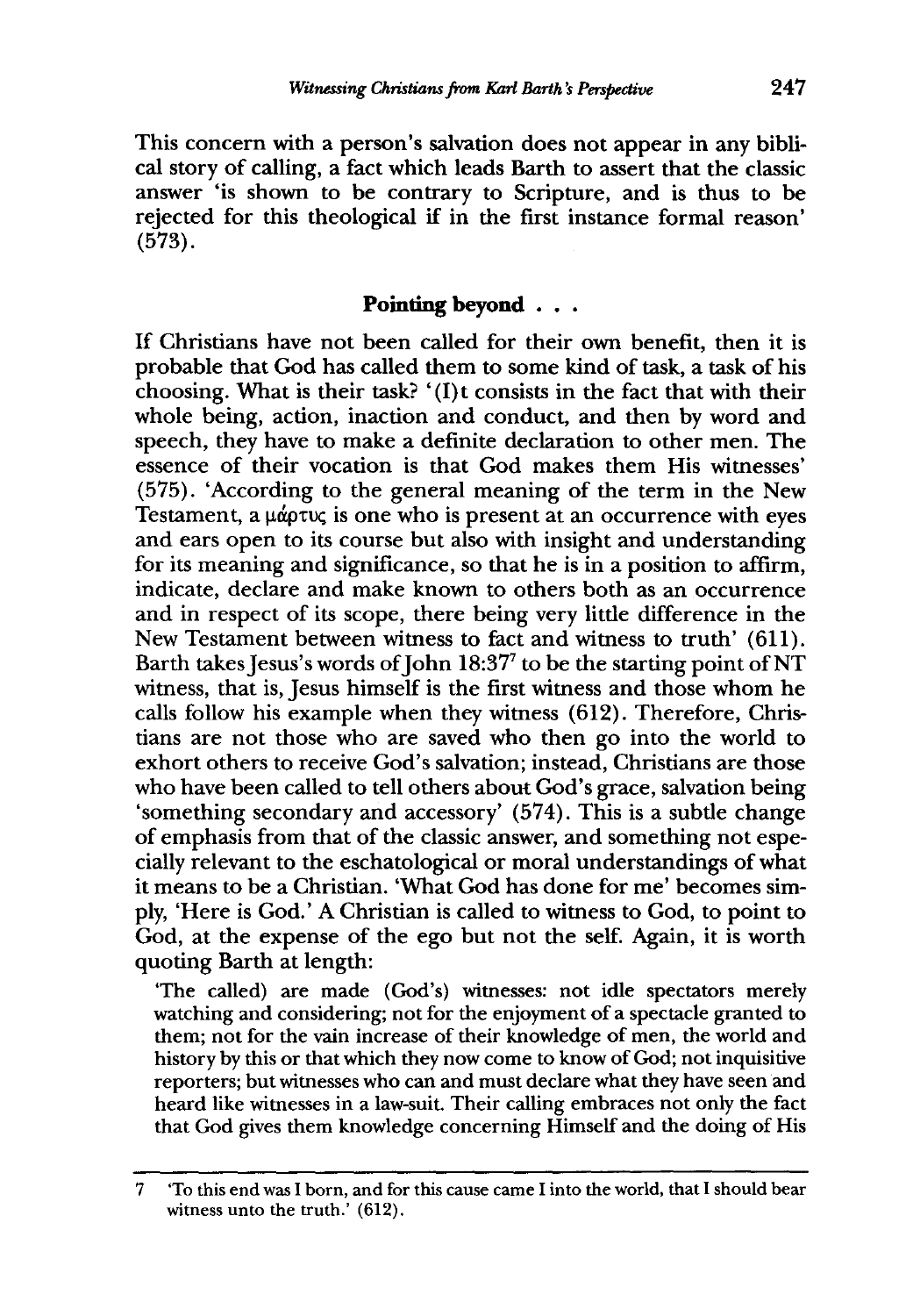will, and that He calls them to this knowledge, but also that He summons and equips them to declare what He has given them to know. In other words, their calling means both that He reveals Himself in His action and also that He summons them into the witness-box as those who know. As God speaks His Word to these men in and with what He does, and as He is heard by them, He gives them the freedom, but also claims and commissions them, to confess that they are hearers of His Word within the world and humanity which has not heard it but for which His work is dumb, and in this way to make the world and humanity hear (576).

As his witnesses, Christians hear what God has to say to them and they obey him; in obeying him, they declare to the world that God exists and is active in the world for the world. Conversely, in showing himself through the Christian witness to be active in the world, God draws the world closer to himself. Barth notes that this is how God's calling is conceived biblically, and it is in this calling that the Christian is distinguished from any other person in the world. The Christian is called to witness to God as he has revealed himself in Jesus Christ. For Barth, the OT in its depiction of the history of Israel is a prophetic witness to God and his activity, a witness that can be understood as such only in the light of the event of Jesus Christ as recorded by the NT (583-4, 593). So, biblically speaking, someone is called to see and hear God's activity, and to declare that he or she has seen and heard God's activity (593). Yet the calling of people described in the Bible also applies to those whom God calls in every age; each Christian is called to be 'a witness in analogy' to the great biblical characters such as Moses or Isaiah, Peter or Paul (593). To reiterate a point already well-made, the Christian is someone who is called to witness to God.

Barth wants to go further than this, though. Christians are not called simply to witness to God by their own means. Of themselves, Christians, even though called by God to be his witnesses, do not have the capability to declare God's activity in the world. God is concealed 'from all men normally and in themselves'.

(God's) activity certainly takes place before their eyes and ears. But they do not see, nor hear, nor perceive. . . . The called - and this is the gift of vocation - come to know it by the action of the One who alone can enable them to do so. They are shown it by God (575-6).

Thus Barth says that not only are Christians called to witness to God, but they are called so that Christ may live in them by the Holy Spirit. This, too, is the purpose of their calling (594). Being in Christ does not nullify the Christian's own life or witness to God, simply that Christ takes over as Lord of the Christian. Conversely, Christians are called to live in Christ by the Holy Spirit, meaning that in submitting themselves to his lordship, they discover that they are truly free in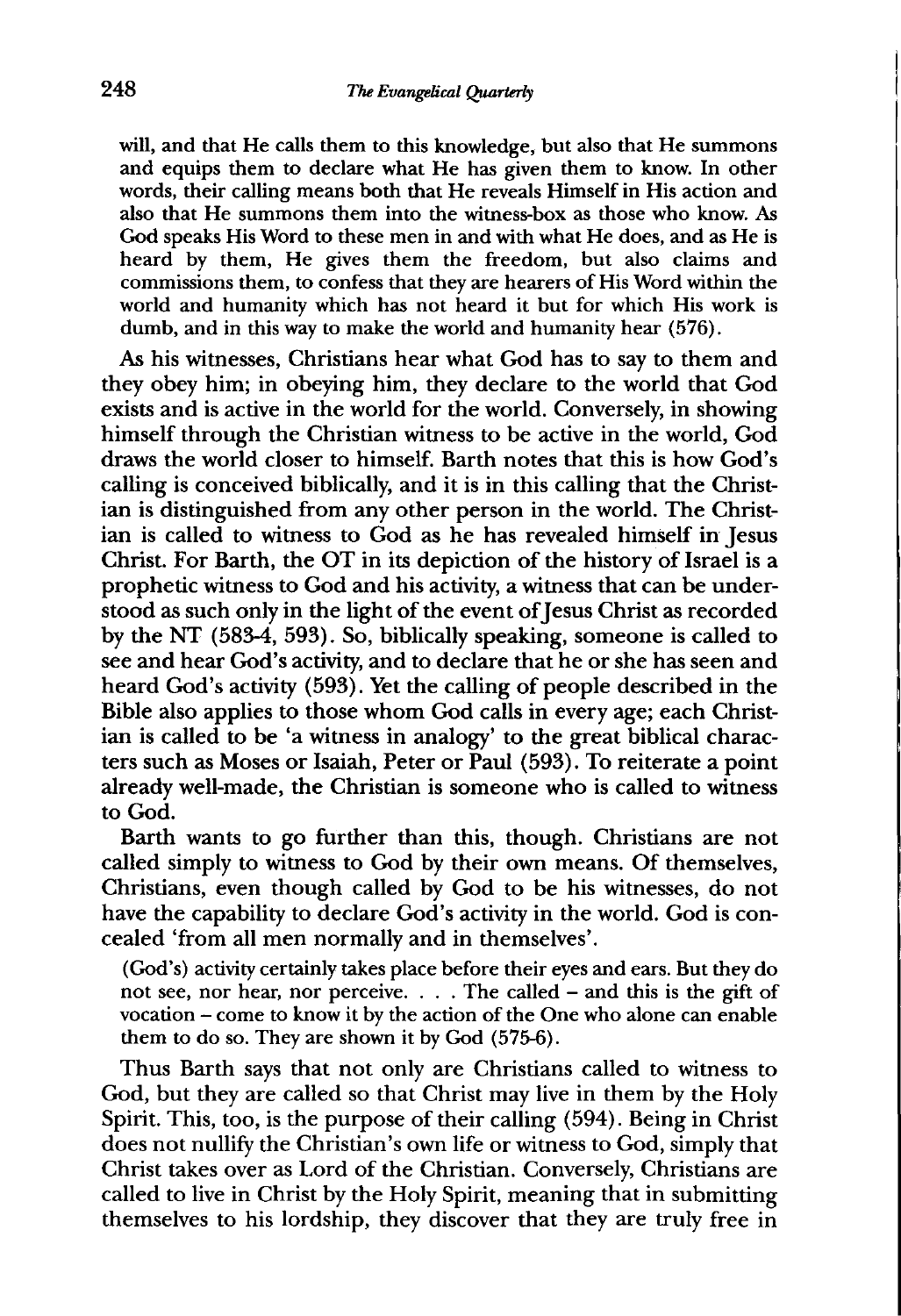their calling to witness to God (594-5). 'In sum, the self-giving of Christ to the Christian and the Christian to Christ is the goal of vocation, the true being of the Christian (594).

What impact does this conception of what it means to be a Christian have on our understanding? Barth returns to critiquing the classic answer, which emphasises the consequences of calling for the Christian's life. Should the classic answer prove true, the sole purpose of Christ would be to exist for those whom God calls; Christ would be simply 'a supreme and unique means of grace' by which he would call Christians to salvation. 'If Christ were in truth only this, or primarily or essentially this, then the fellowship granted the Christian by His presence in his life would not consist properly and essentially in fellowship with Him, but in participation in the goods mediated by Him.' Therefore, '(w)hat would really count would not be His selfgiving to the Christian, but the blessings procured for the Christian by Him (595). The likely implication is that Christians are only interested in the benefits mediated to them by Christ than in anything to do with him or his work. According to this understanding, Christ is merely the supplier of tools to Christians so that they can continue with their evangelistic<sup>8</sup> work (596-7). Instead, true Christian witness is embodied in Christians themselves, for they point 'concretely to Jesus as the Lord' and the 'source and fulness of the grace which God has manifested to the world and all men' rather than to whatever benefits his grace entails, even though grace *does* entail these benefits (614).

#### **Co-working with Christ**

Barth believes that God calls Christians to be his witnesses; but why does he call them to be such? What does being a witness entail? First, God is involved in a work, 'the divinely willed and accomplished renewal, restoration and fulfilment of the covenant which He made with the world in creating it' (598). **In** calling them to be his witnesses, to point out his activity within the world, God invites Christians to be his co-workers. Graciously, God calls Christians to work with him in the history of salvation, 'of the history of God in and with the world' (598), in such a way that Christians do not act independently of their Lord but with their own activity follow him in his activity.

<sup>8</sup> The classic answer understands the meaning of a Christian to consist in salvation and the presentation of this salvation to others so that they may respond to it acceptingly. It is in this context where emphasis is placed heavily upon soteriology that I use the word 'evangelistic'.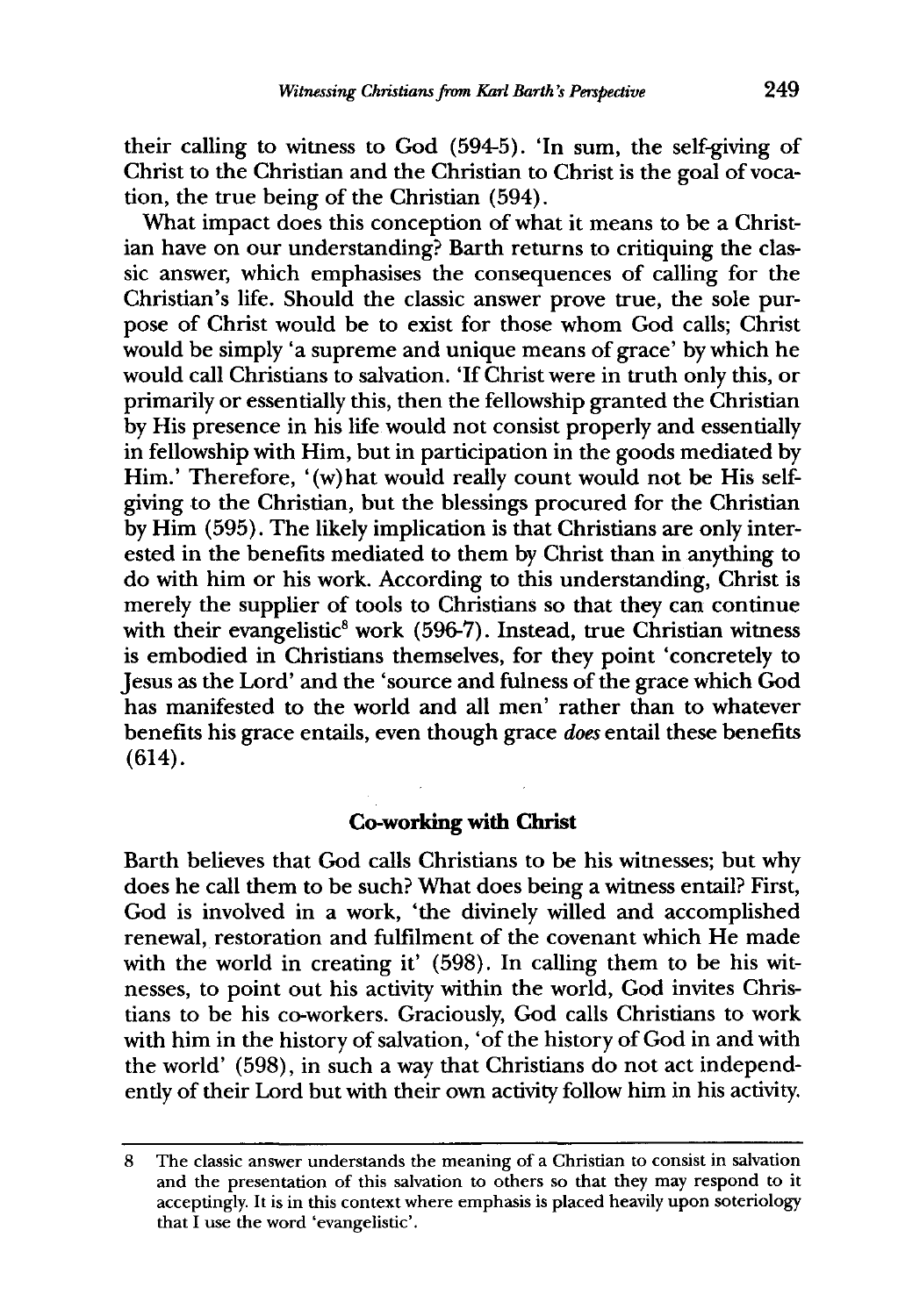Christians 'work, but (do) so in perfect fellowship with the working of Christ' (597). The work to which God calls Christians is to take precedence in their lives; and in seeking first God's kingdom, they truly participate in God's dealings with the world:

If Christ lives in (the Christian) and he in Christ, if this common life is not just the action of Christ but his own action, then, although the Christian is certainly not the subject and in no sense the author of the history of salvation which takes place in the action of Jesus Christ, although he is not the reconciler or even the co-reconciler, although he is in no sense an independent promoter of the kingdom of God, yet he certainly has a part in that history as a co-operating subject, and in its own place and manner this part is not merely apparent but real, nor is it meaningless and superfluous, but significant and effective (599-600).

Christians participate in Christ's work. They do not initiate his actions, nor do they effect them. It is Christ who works in the world, but because they are in Christ and he is in them, they participate actively in his work (600). If Christ does not live in the Christian, then the Christian would be divinely controlled rather than enabled to follow.<sup>9</sup> Yet the term 'co-operating subject' 'might so easily imply too much', and Barth wishes to find another word that pins down its precise meaning whilst remaining true to the NT (600-1). He finds this in the term 'service' or 'ministry'. According to Barth, 'service' or 'ministry' denote 'not only the action of the Christian who is called but primarily the preceding action of Jesus Christ Himself as the One who calls him. . . . In the New Testament the first and original minister, servant or slave . . . is not the disciple, apostle or Christian, but Jesus Christ Himself' (601). Thus the relationship between Christ and Christians is understood as Christian service following Christ's serving example, something that can be and is done because by the Spirit Christ is in the Christian and the Christian is in Christ. This means that two different subjects are at work in Christian service: there would be no Christian service if Christ, the first subject, did not call people to be involved with him in his work; and there would be no Christian service without the people whom Christ calls to be Christians, the second subject, and to accompany him in his action.  $(602).^{10}$ 

What, then, is this service to which Christ calls the Christian? Barth has already mentioned that the work with which Christ is concerned involves the renewing and fulfilling of his covenant with creation

<sup>9</sup> We must not be tempted to think that following is passive, for following is an action even if it is not necessarily an initiative!

<sup>10</sup> We should bear in mind that Barth has not replaced 'witness' with 'service' or 'ministry'. He is explaining what it means to work with Christ.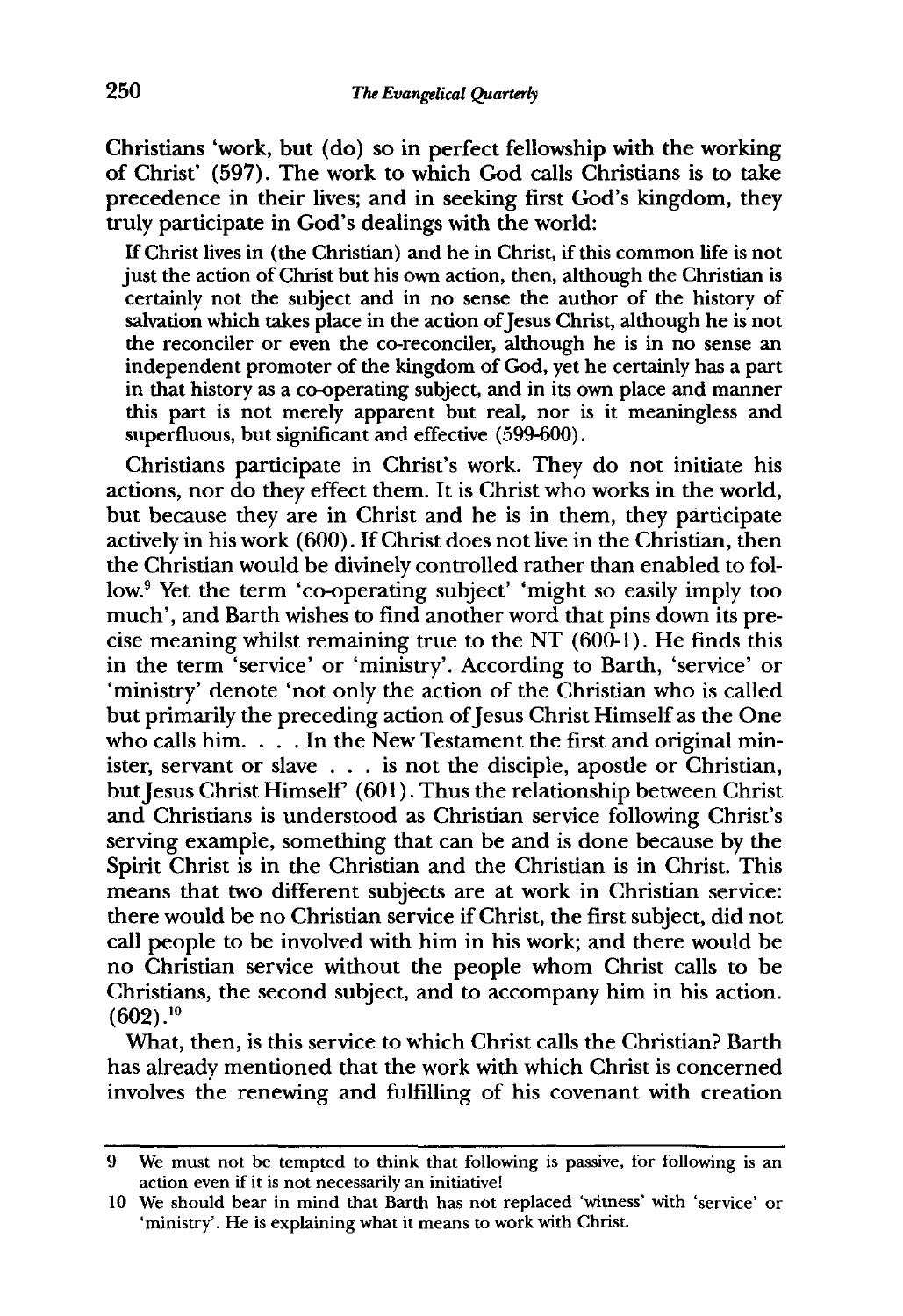(598), but in what way do Christians participate in this work? How is their calling to serve executed in the world? At this point, Barth returns to the notion of witnessing, for the reason why people are called to be Christians, the reason why Christians are called to Christian service, is to witness to God. Put simply, Barth writes, 'The Christian is called to be the accompanying and confirming sign of the living Word of God' (609). Christians accompany God's Word - that is, they work with Christ; and they confirm God's Word - they witness to it, declaring this word that they have heard to be *the* Word. Barth notes that '(t)he work of God... has also the dimension of the Word of God', that it is Christ who proclaims and declares the divine action within the world; and as he controls and exercises this act of proclaiming and revealing, 'He calls certain men to His side and commissions them to be His disciples or pupils, i.e., Christians'  $(606)$ . As Christ leads, they follow him even as they are in him, and he in them. Their work is 'to copy or repeat His revealing and proclaiming, to approximate to Him as His representatives.' It is 'the divine Word, the Word of Christ' which is the *'telos* and meaning of their service' (607). Through the self-witness of Jesus Christ, the Christian is called to be his witness (614).

#### **The human witness**

What makes a Christian a Christian? Let us remind ourselves of what has been said so far. First, a Christian is not someone who sees their calling as applying only to the imminent future; there is still a present with which to contend. Secondly, Christians should not define themselves as those who follow a Christian moral code, or as those who act morally; a Christian moral code can become abstract and detach itself from its 'Christian' emphasis, and anybody, Christian or Muslim, religious or non-religious, can act morally. Thirdly, a Christian is not someone who should understand their calling primarily in terms of his or her personal salvation; they are not called to be saved, although salvation is a happy corollary of their calling. So a Christian is not called to live obsessively in (anticipation of) the future, is not called simply to live a moral life, and is not called merely for salvation and to persuade others to receive it also. At no point does Barth say that being a Christian does not entail these three elements, but he continually stresses that Christians cannot find their reason for existence in them.

Instead, Barth asserts that the Christian is called to witness to God, to tell of his activity in the world, that is, to tell of his intention to fulfil the covenant; therefore, Christian calling finds itself rooted not in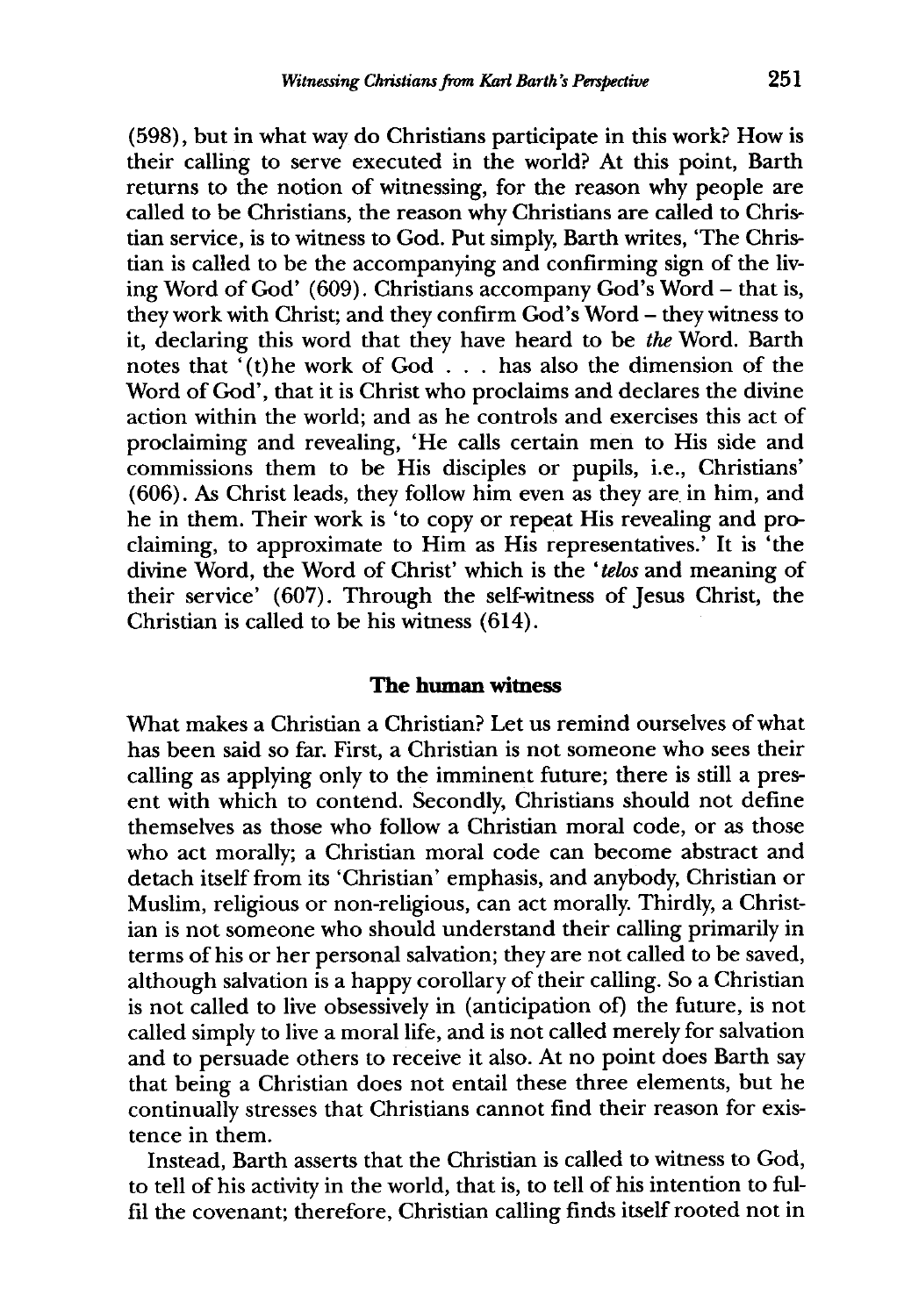a present-denying eschatology, nor in morality, not even in a Godgiven status, but rather it finds itself rooted in God himself as the one who calls. To enable Christians to witness appropriately, Christ lives in the Christian and the Christian is in Christ. This means that Christians are not left to their own creativity as they witness to God, arbitrarily concocting stories about his activity and declaring what he is not (although it need not be denied that human witness is a creative act), but that because they are in Christ and he is in them, they work with him as he works. He calls them to be his co-operating subjects, his co-workers;<sup>11</sup> and as they work with him, so they serve with him. 'Christ establishes the order of His relationship to His own, not by an authoritarian decree but with inner necessity, by going before them as the One who is first and originally subject to this order, and therefore as the One who serves' (601). As Christians serve, as Christians witness, they accompany in their own words the divine Word spoken to humanity. They do not seek to speak the divine Word of themselves but rather to confirm it by their own witness; and as this is the work of Christ, they do not seek to do it for him or to add to it, for they simply acknowledge him with adoration and gratitude, accepting what he does (605).

Barth asks a further question that may be asked of Christ's calling of Christians: 'Does He have to bring and summon them in this way?' (607). Would Christ's work within the world be ineffective without Christians, so that in some way and for some reason, he is compelled to call them to work with him? 'Now we are certainly well advised not to maintain that disciples, Christians, are in this sense indispensable to their Lord,' warns Barth, 'that He could not tread His way as the Revealer and Proclaimer of the Kingdom of God, of the reconciliation of the world to God accomplished in Him, without their assistance' (607). The only discernible reason as to why Christ calls people to be Christians, and therefore to be his witnessing servants and co-operating subjects, is because he loves them and has for some reason decided that they should work with him. 'In a distinctive overflowing of divine grace it would have it so. He thus calls Christians to Himself, to His side, to His discipleship, to His service, and uses them as His heralds' (608). Despite the possibility that Christians hinder Christ's work, Barth remains confident that the gracious Christ will still cause his work to be accomplished.

The Christian is called to be the accompanying and confirming sign of the living Word of God. It thus follows that he must indicate and attest this Word in the act of his whole existence. He never can nor will speak it

<sup>11</sup> See Barth's discussion of συνεργοί του θεού in the NT (600).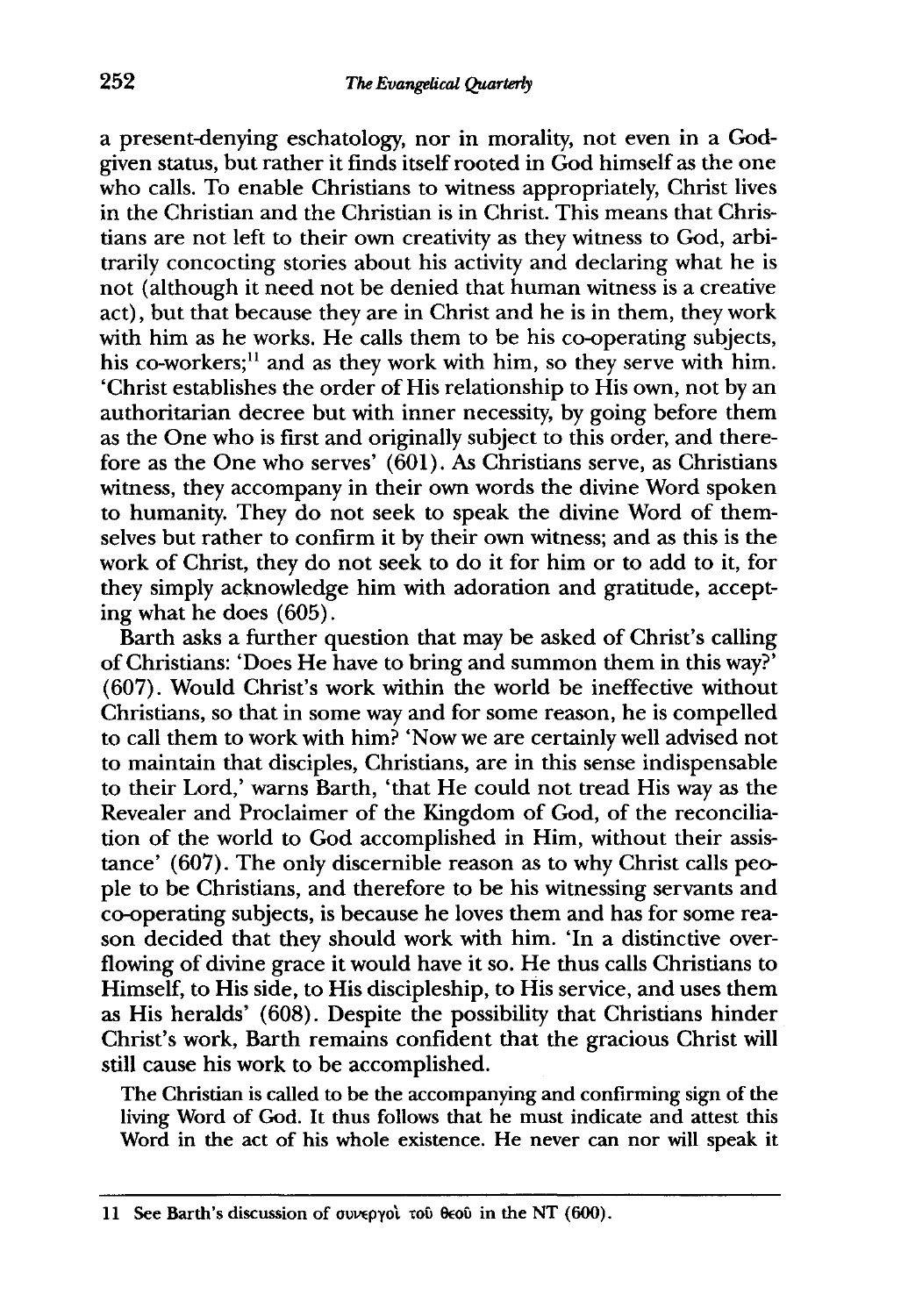himself. But as he is called, awakened and enlightened by Christ in the power of the Holy Spirit, it will be effectively spoken to him in a way in which he can and does receive it. And in this way a living seed is sown and a fruitful fact created. The Christian is thus liberated but also summoned to manifest, indicate and attest what is said to him and received by him as a Word of reconciliation directed not to him alone but to the whole world and all men. That he should do this is the concrete goal of his vocation, the meaning of the life of Christ in him and his life in Christ, the *ratio* of his Christian existence' (609).

As Christians are called, they cannot help but witness, as if their calling is woven into the very fabric of their lives, for it is Christ's power with which they witness and not their own. For Barth, the only reason a Christian can witness is because it is Christ who witnesses through them.

It is the  $\mu\alpha\rho\tau\nu\rho\alpha$  of Jesus Christ Himself which makes possible and actual the  $\mu\alpha$ <sub>0</sub> tuplication of His own, which makes all the  $\mu\alpha$ <sub>p</sub> the prophets and apostles, indeed, all Christians, fellow-labourers in His work, συνεργοί του θεοῦ, and *ministri Verbi divini*. But as the πνεῦμα προφητείας (Rev. 19:10), the self-witness of Jesus does actually do this. It is the sowing of the divine seed, the genesis and divine-human principle of Christian existence and its structure. The self-attestation of Jesus Christ is the vocation of man reaching its goal.' (614)

## **Concluding** remarks

Today, some of the things Barth mentions perhaps ought to be expanded, and if he said less about other things it would matter little. For example, he devotes four pages to discussing Christian moralism (558-61), which I think is today a very important issue in the Church, at least in certain circles. Many Christians echo, probably unwittingly, the rich man's words, 'Good Teacher, what must I *do* to inherit eternal life?'<sup>12</sup> Personal morality seems to be the centre of living for Christ, but, of course, it is *personal* morality. On this view, is the Church simply a collection of people who acknowledge their sinfulness before God but then seek to make central their moral living? What happens when they fail? Are non-Christians really directed towards Christ by a Christian's lack of, say, swearing or promiscuity, or are they turned away because they feel they cannot meet the moral standards he requires? (This does not exclude the possibility that some may not want to meet his standards anyway!) If Barth were writing today, then I think that he would write somewhat more than four pages.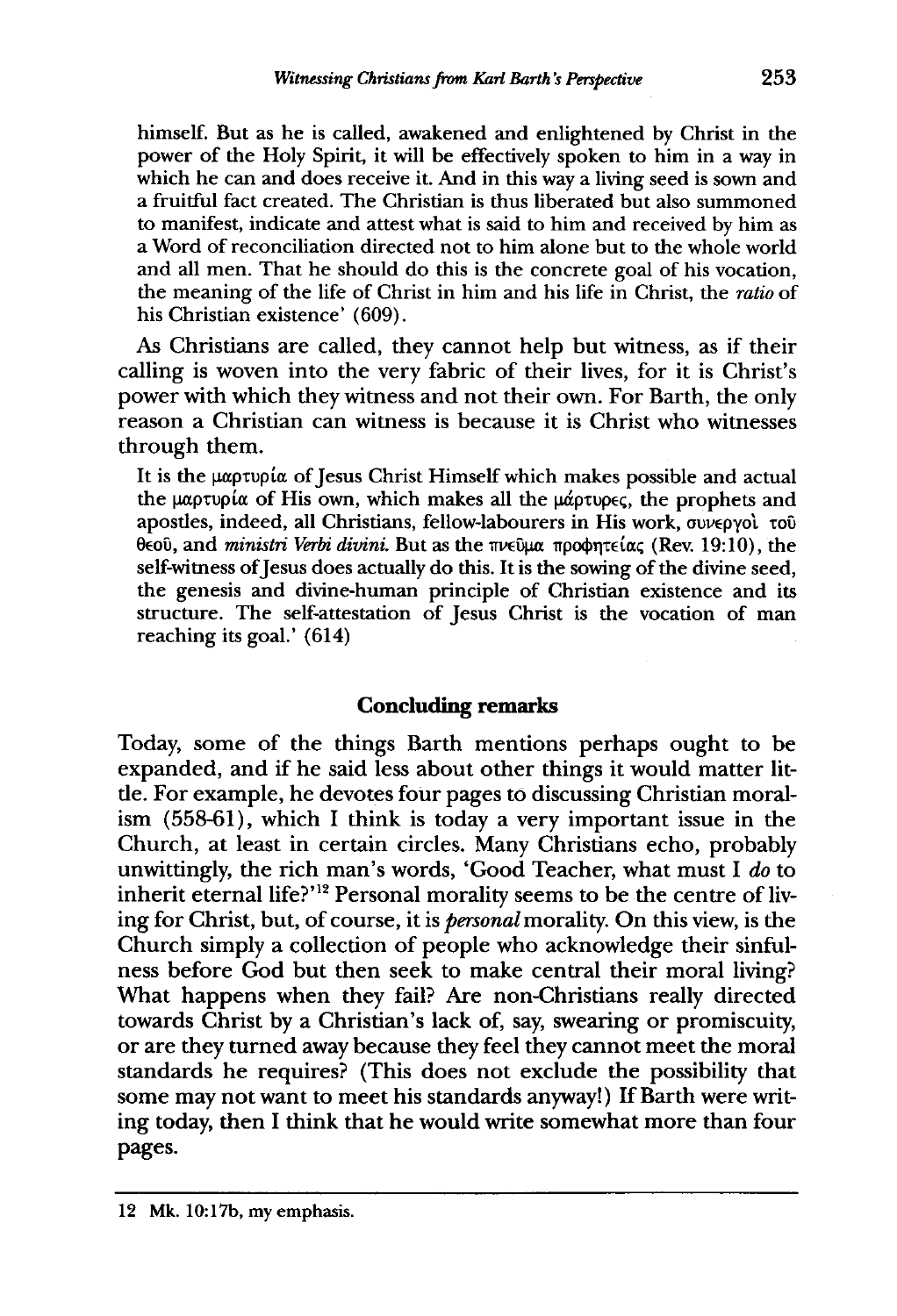I also think that the emphasis of the classic answer has shifted slightly from the benefits of Christ to the task of evangelism. The classic answer assumes that the basis of being a Christian lies in the Christian's acceptance of his or her salvation, followed by the evangelism necessary to share information of this with others. Barth implies that evangelism for the classic answer is an attempt to persuade people to accept personally the gospel message. This evangelism, though, has two emphases. First, the gospel message is presented by means of alerting people to their future fate (hell) and then by showing Jesus Christ as the one who can save them from that fate. Personal salvation becomes the whole reason of a Christian's calling, and Christ becomes the catalyst that effects their salvation. There is no reason why Christ the Saviour should also be Christ the Lord. However, the second emphasis subtly redirects this concern with evangelism from another's salvation to the self's evangelistic act. If someone is called to salvation and then is told to evangelise, then what is important is that evangelism happens and not whether someone responds positively. Are we told why we evangelise? Is it to encourage people to repent so that they do not burn in hell? On this understanding, our calling to be a Christian is to enjoy our salvation and evangelism becomes an invitation to join the institute of salvation against which Barth warned. (567) My fear is that this approach to evangelism encourages not a concern with the salvation of the other person at all but a brownie-point, scalp-collecting attitude that is symptomatic of the classic answer's individualistic leanings. Had Barth written this section of *Church Dogmatics* today, I feel that he may have written more about this emphasis on evangelism and less about Christ's benefits, although, of course, the two are inseparable and cannot be understood sufficiently apart from one another.

Our intention was never to offer a critique of this section of *Church Dogmatics.* In this section at least, I prefer to listen to Barth's comments on Christian calling, for I find the majority of what he says here to be of value. His insistence that this calling must be rooted in God rather than in any aspect of the calling not only remains true to his own insistence that God is first in each and every matter, but I also believe it to resonate with Pauline teaching about Christ as our foundation. 13 We must never forget that it is *Christ* who calls, *Christ* who lives in us and *Christ* who, through us but through *us,* witnesses to the divine activity. What will be our witness if we do forget?